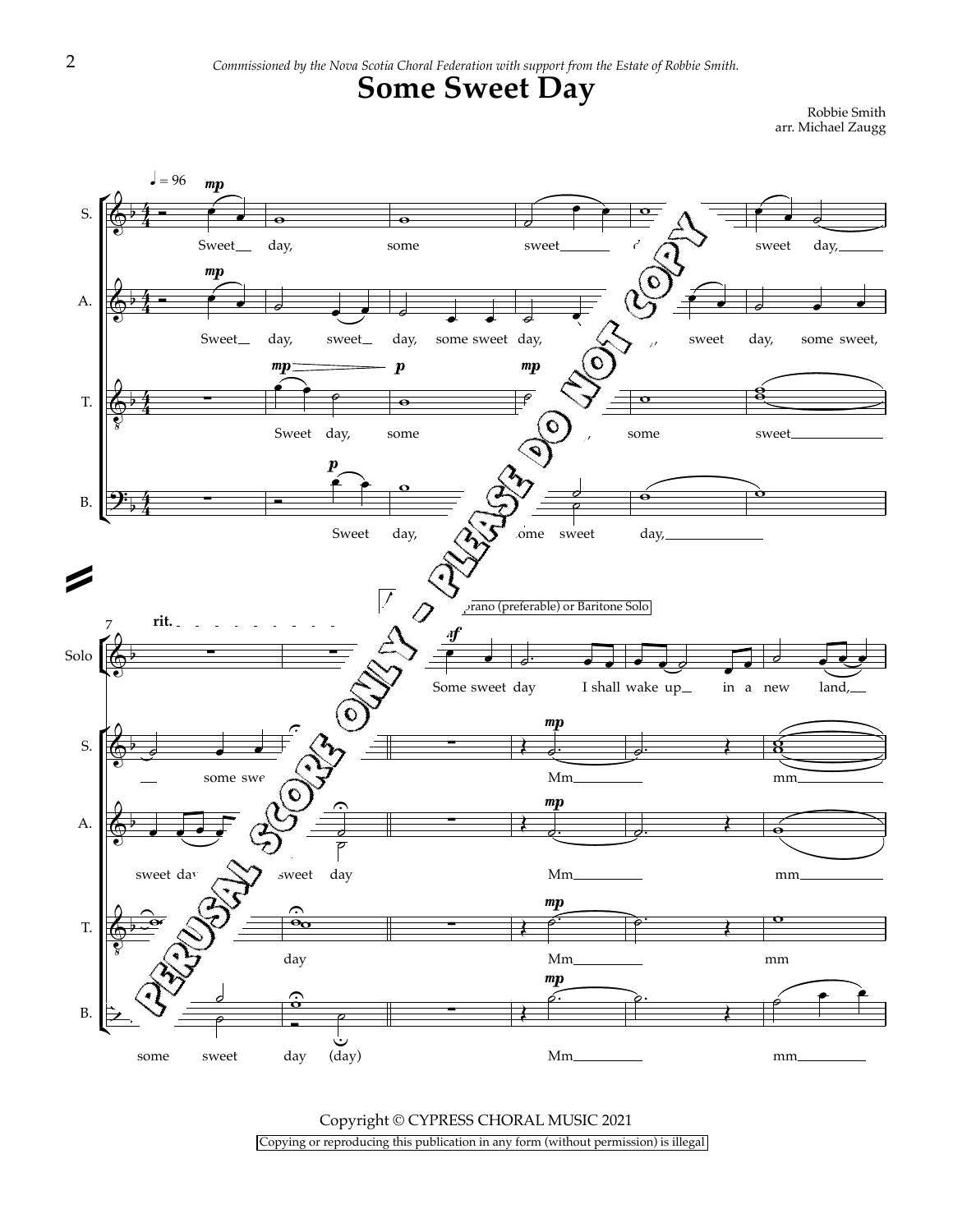

3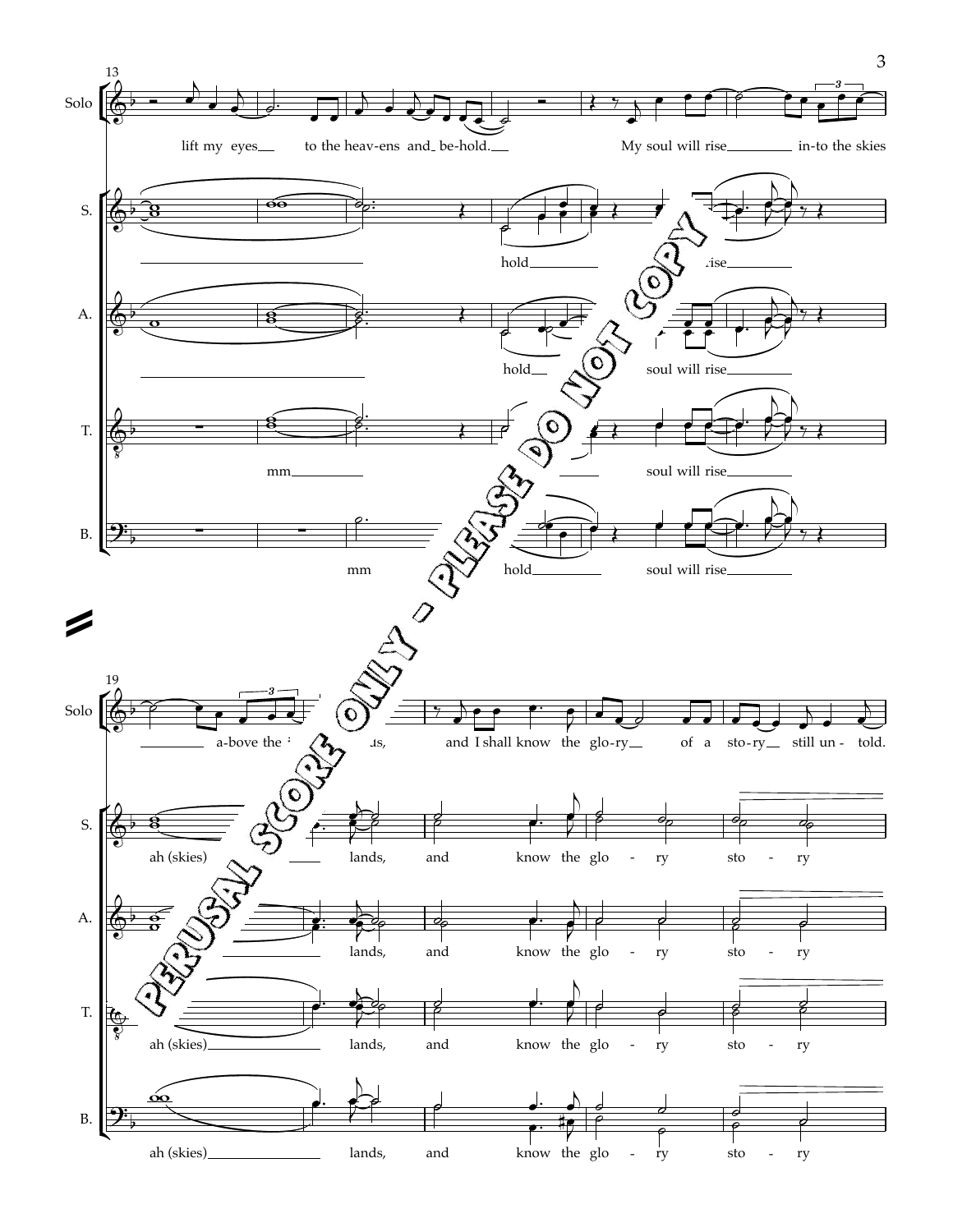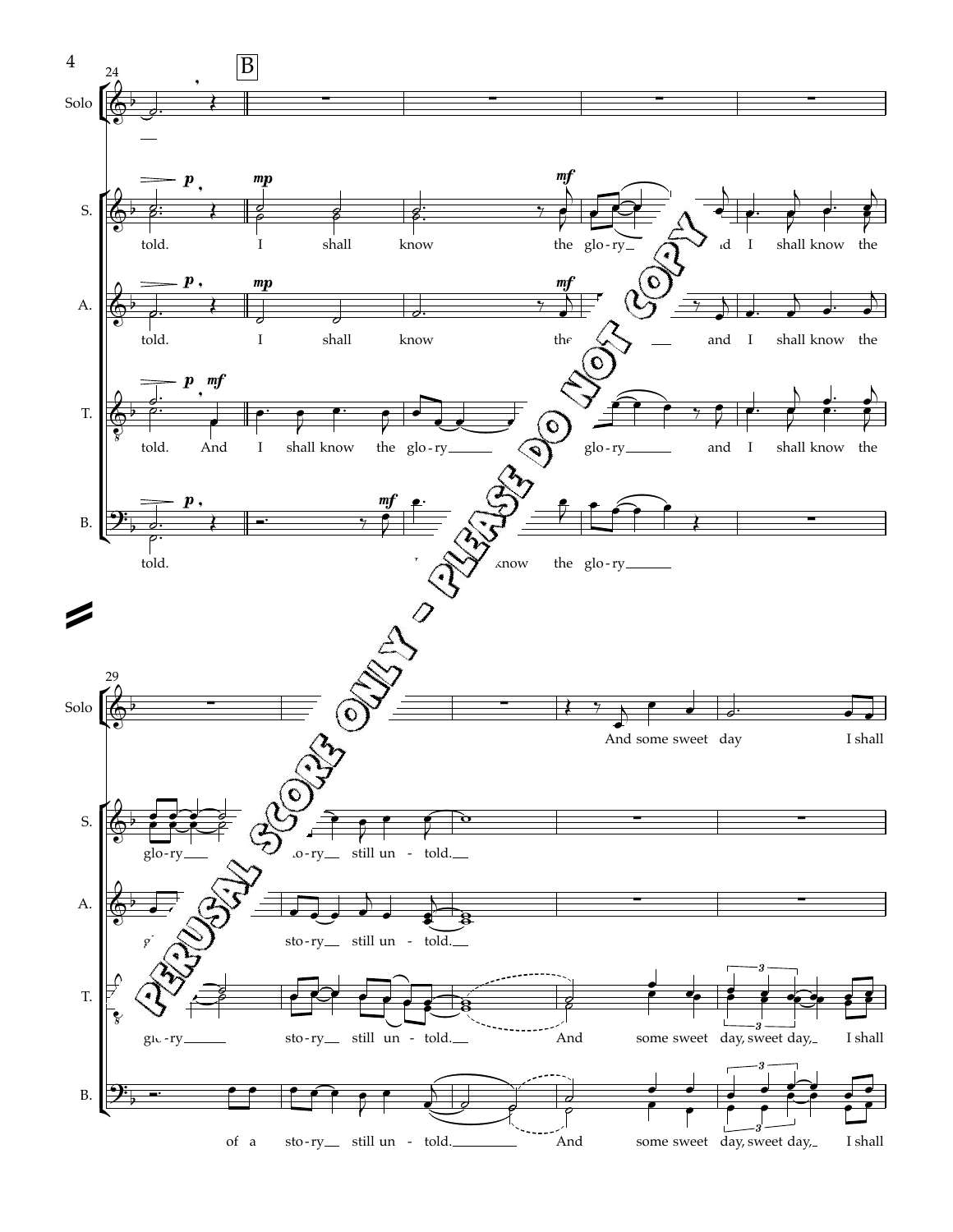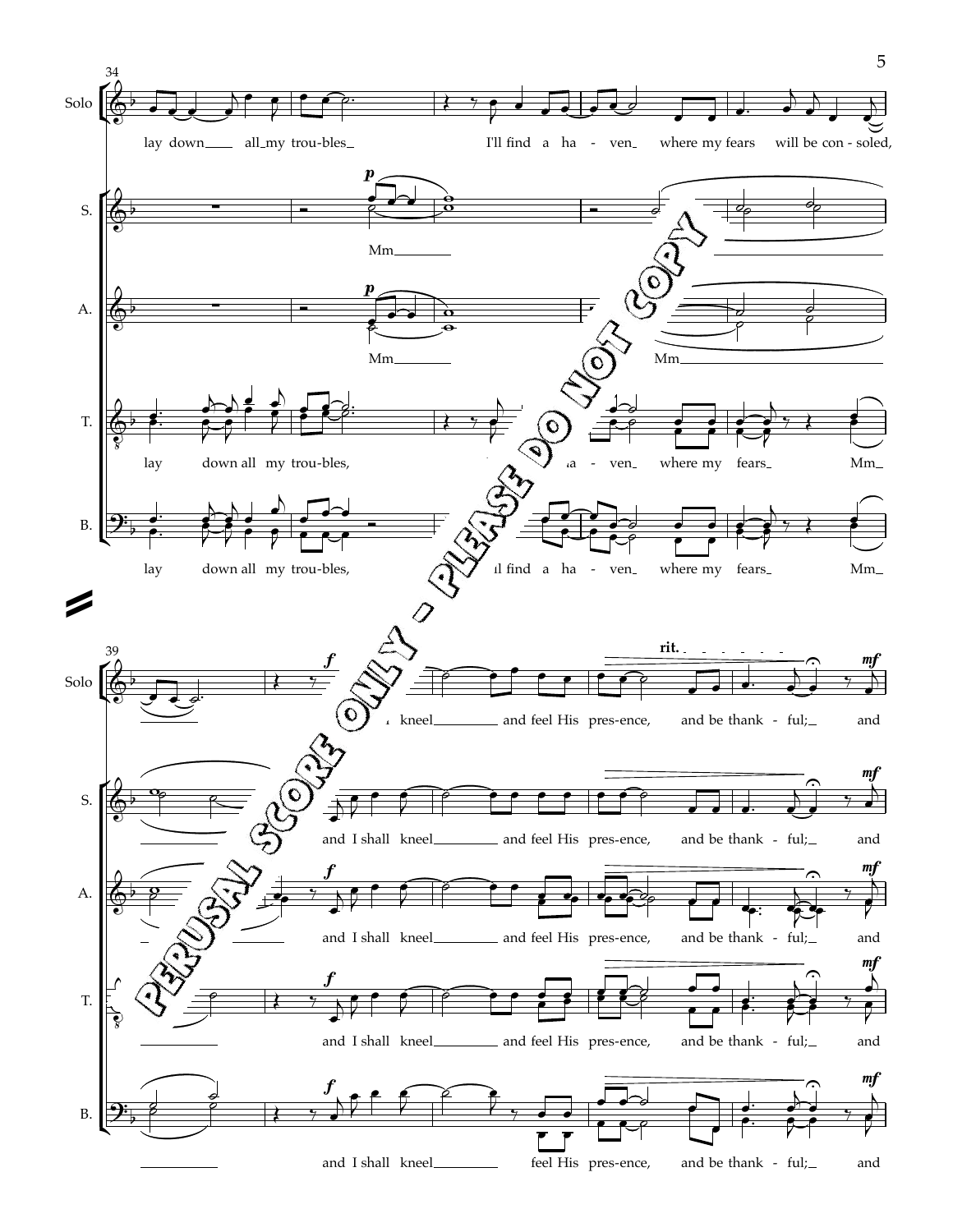

6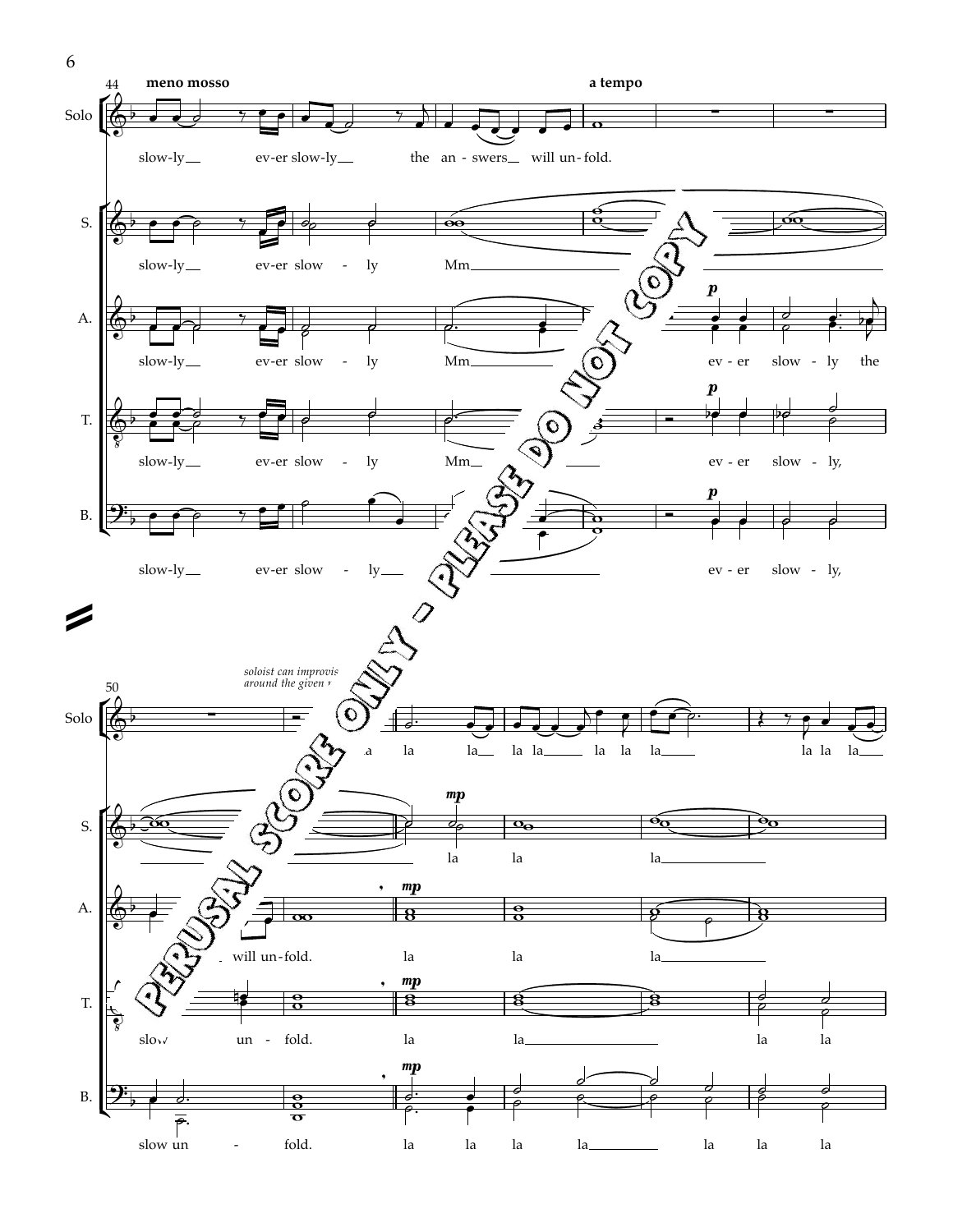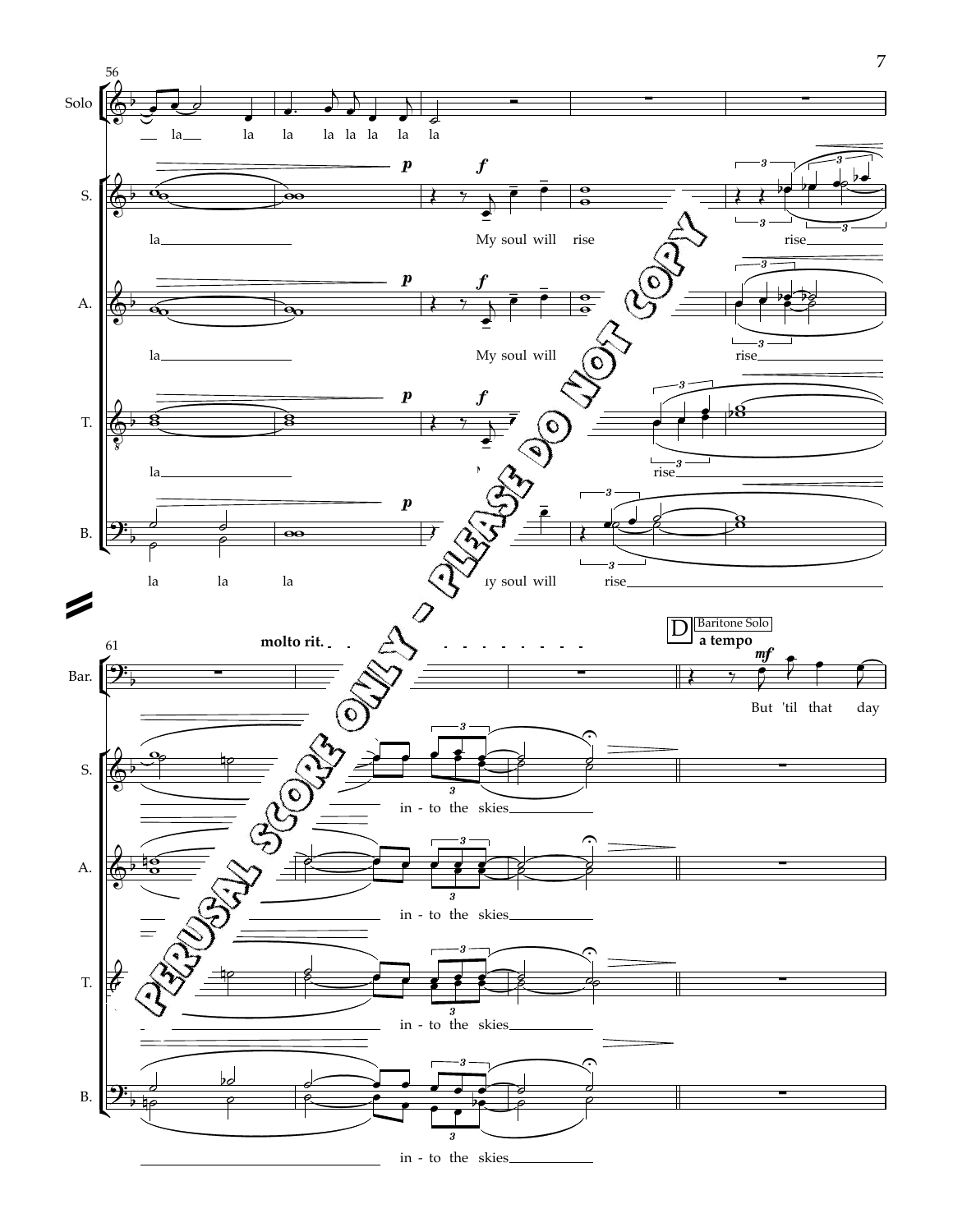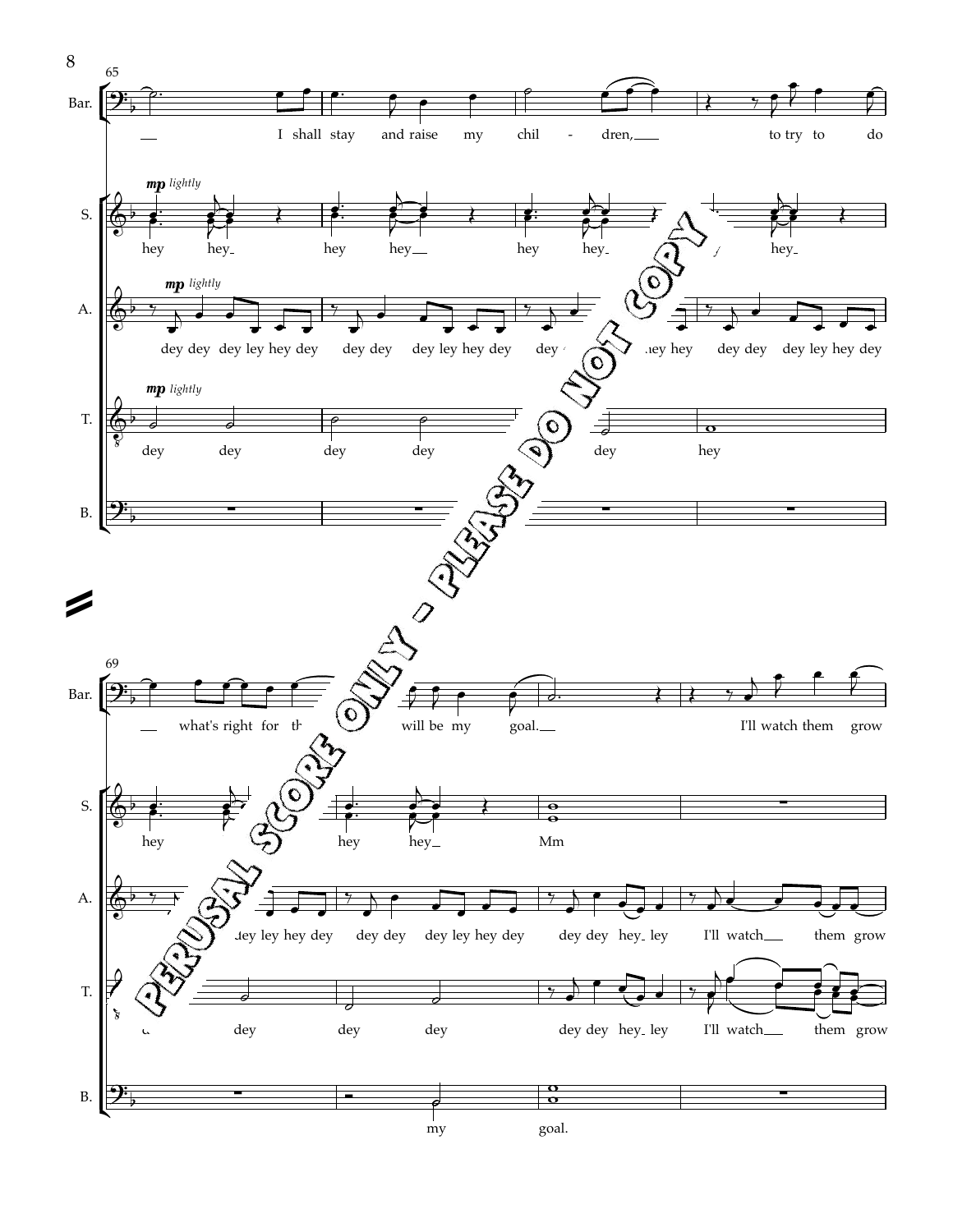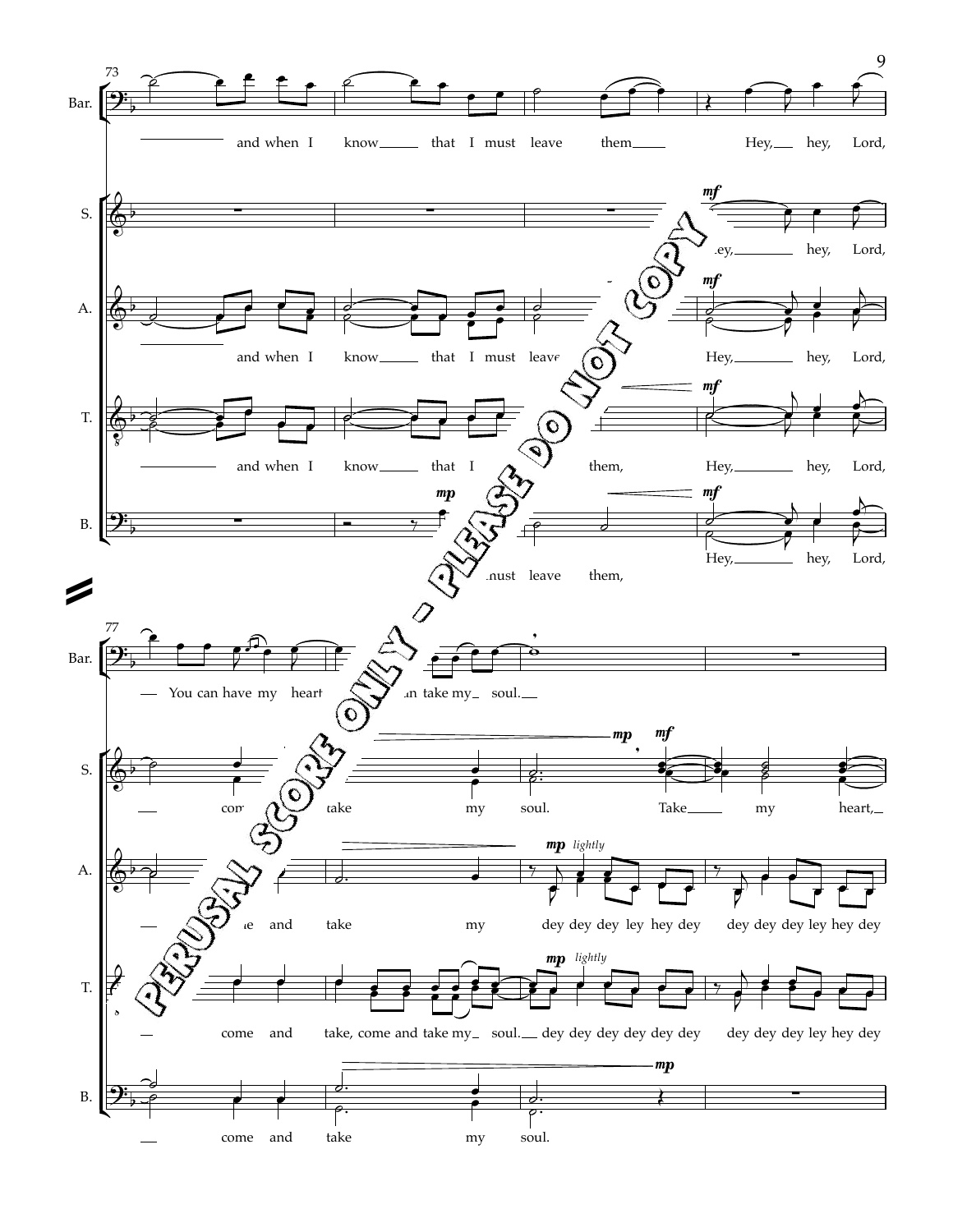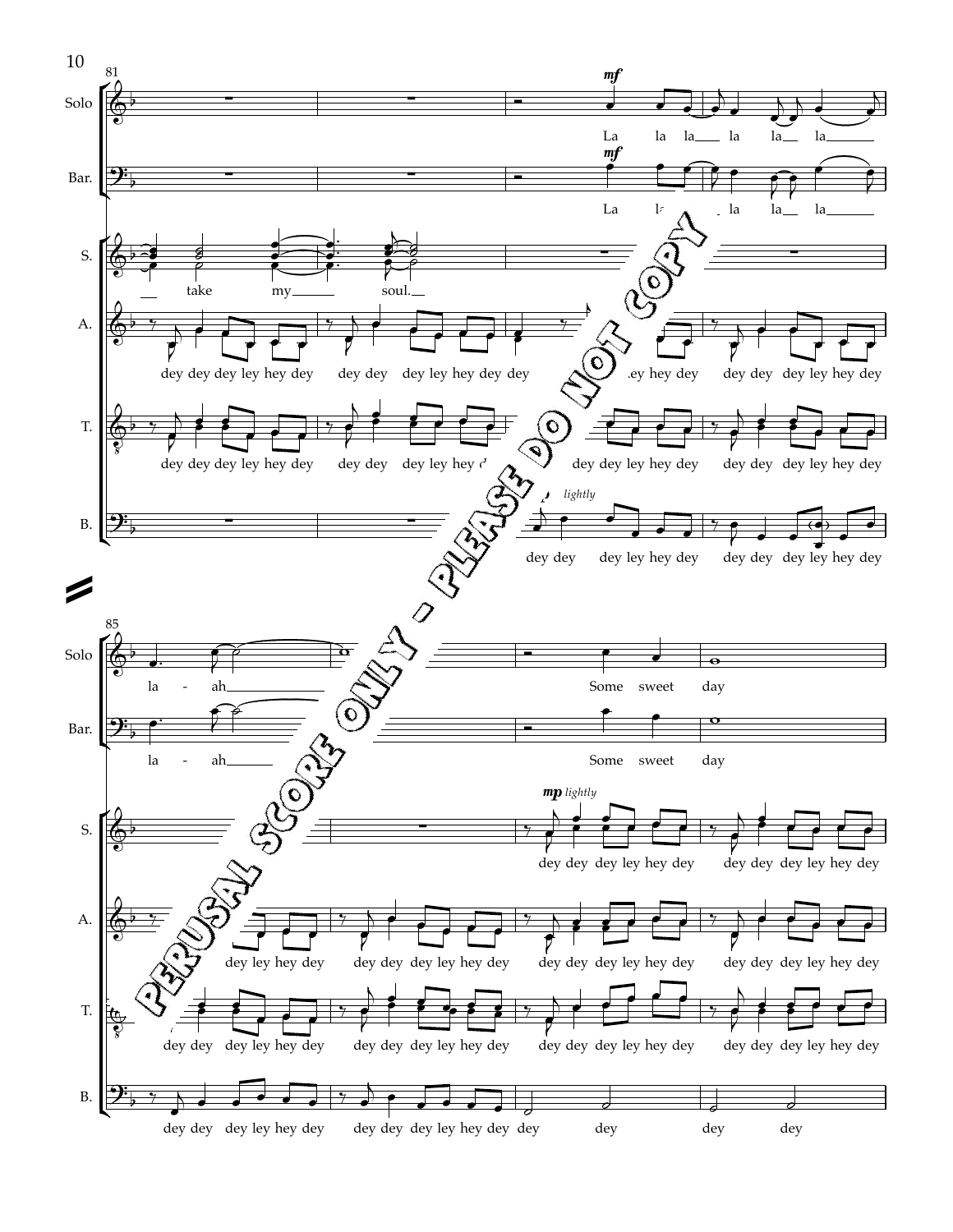